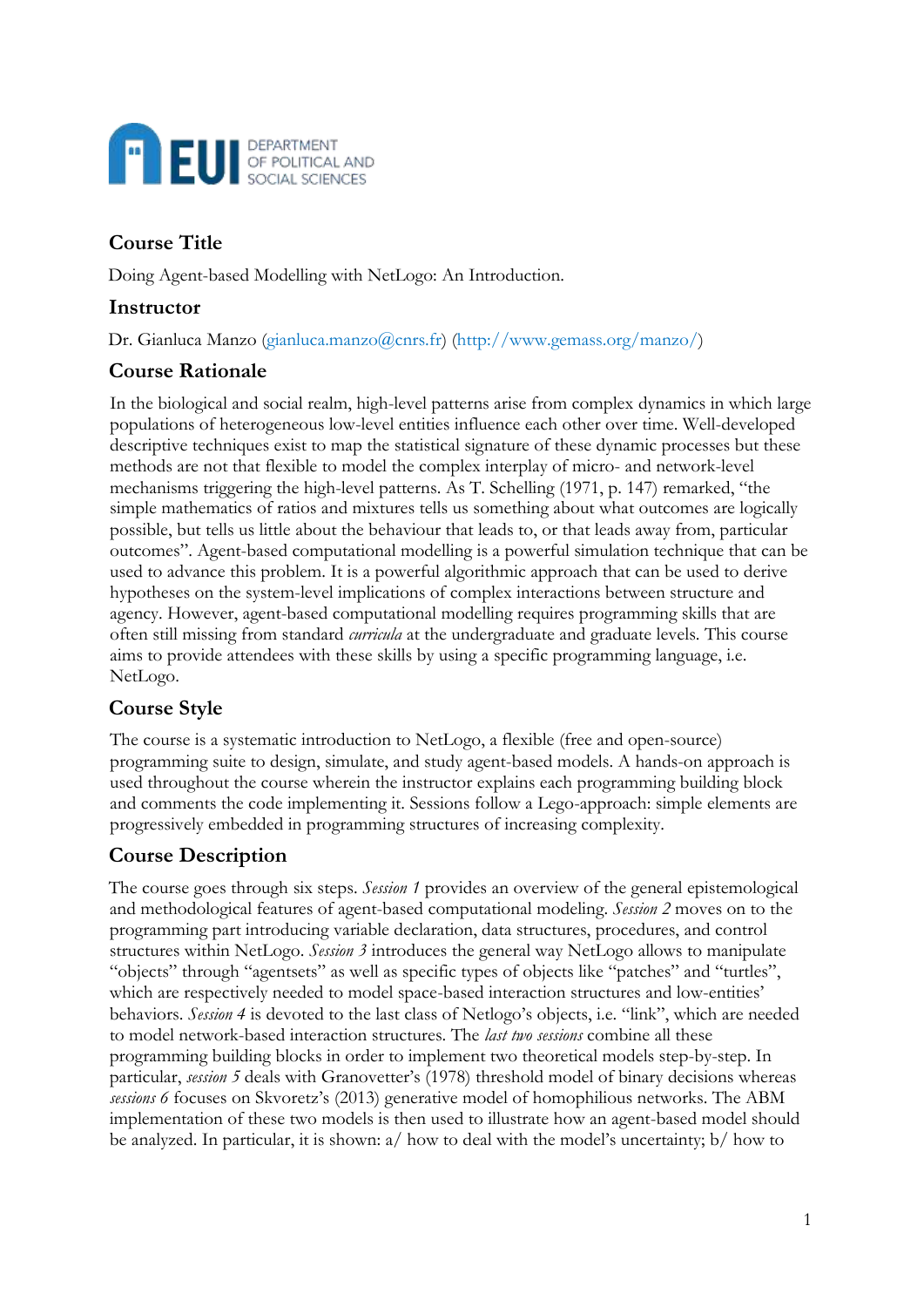experiment with the model;  $c/$  how to understand the model's behavior; and  $d/$  how to analyze the simulated outcomes.

### **Course Goals**

The course's structure is thought to serve two goals: 1/ to make attendees autonomous in programming and studying their first, theoretically meaningful agent-based model; 2/ to help them to explore the advanced features of NetLogo that are not covered by the course.

### **Requirements**

Familiarity with programming languages like Java, C++, Python or R makes the class easier but it is not required.

**Software** (to be installed on attendees' laptop)

NetLogo 6.2.0 (http://ccl.northwestern.edu/netlogo)

#### **Course Resources**

At the end of the course, the instructor will provide attendees with: a/ all NetLogo codes commented line by line; b/ the slides covering all the topics discussed during the class.

### **Readings**

*GENERAL*

Manzo G. (2014). The Potential and Limitations of Agent-based Simulation: An Introduction. *Revue française de sociologie*, 55, 4, 653-688 (https://www.cairnint.info/abstract-E\_RFS\_554\_0653--the-potential-and-limitations-of.htm)

De Marchi S., Page S. E (2014). Agent-based models. *Annual Review of Political Science*, 17, 1-20.

#### *NETLOGO*

*The NetLogo 6.2.0 User Manual* (in particular, pp. 56-82 & 107-144) (https://ccl.northwestern.edu/netlogo/docs/NetLogo%20User%20Manual.pdf)

Railsback S. F., Grimm V. (2011). *Agent-based and Individual-Based Modeling: A Practical Introduction*. Princeton, Princeton University Press (constant updates at [http://www.railsback-grimm-abm](http://www.railsback-grimm-abm-book.com/)[book.com/\)](http://www.railsback-grimm-abm-book.com/).

Wilenski U., Rand W. (2015). *An Introduction to Agent-based Modelling. Modelling Natural, Social, and Engineered Complex Systems with NetLogo*. MIT Press.

*NETLOGO* (Advanced topics)

Tisue, S. and Wilensky, U. (2004), NetLogo: Design and implementation of a multi-agent modeling environment (http://ccl.northwestern.edu/papers/).

Railsback S., Lytinen S. L., Jackson S. K.. (2006). Agent-based Simulation Platforms: Review and Development Recommendations. *Simulation, 82*, 9, 609-623.

Lytinen S. L., Railsback S. F. (2012). The Evolution of Agent-based Simulation Platforms: A

Review of NetLogo 5.0 and ReLogo (http://www.swarm.org/index.php/Software\_Reviews) Thiele J. C., Grimm V. (2010). NetLogo meets R: Linking agent-based models with a toolbox for their analysis, *Environmental Modelling & Software*, 25, 972-974.

Thiele J. C., Kurth W., Grimm V. (2012), Agent-Based Modelling: Tools for Linking NetLogo And R, *Journal of Artificial Societies and Social Simulation,* 15 (3) 8.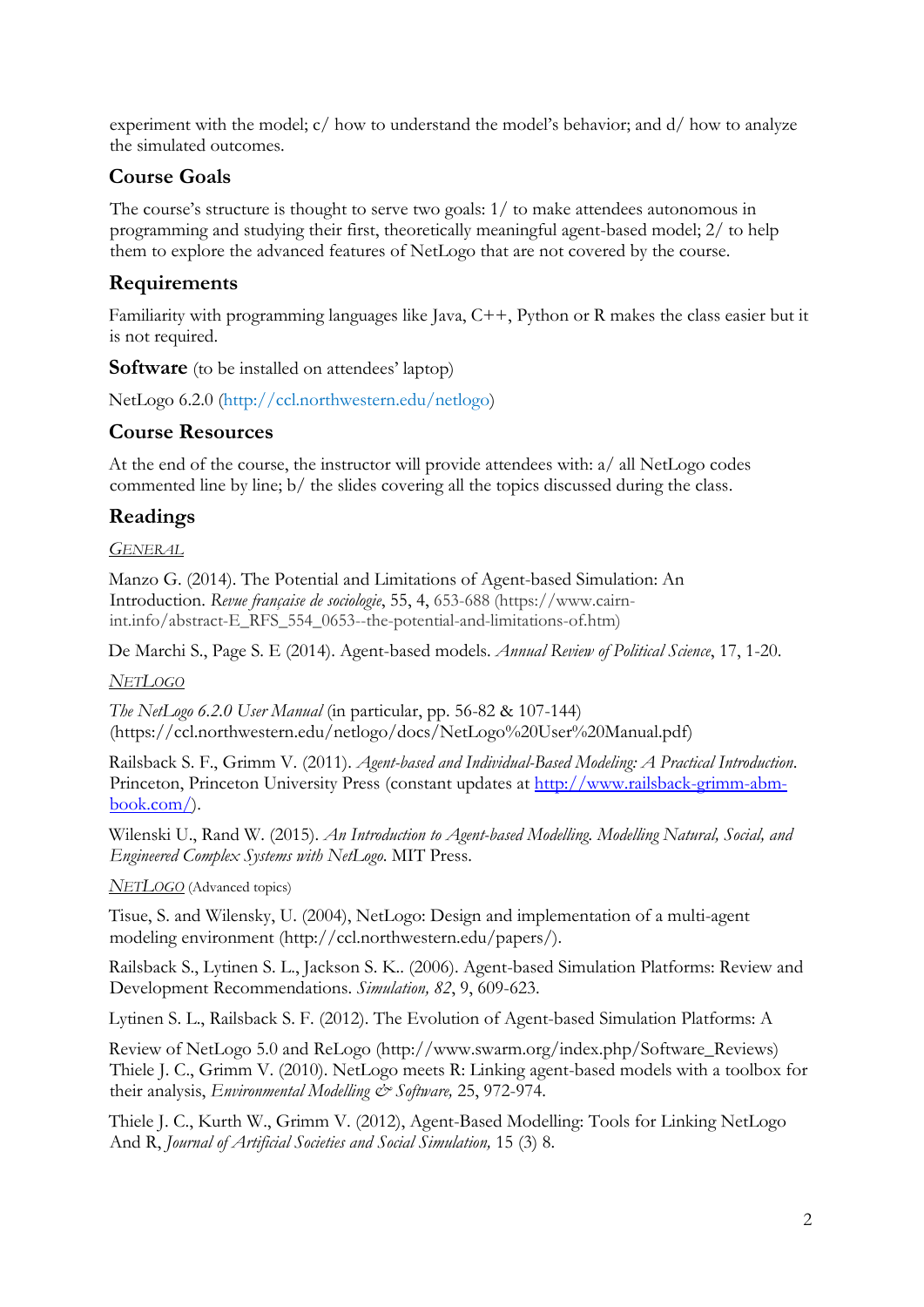Thiele J. C., Kurth W., Grimm, V. (2014) Facilitating Parameter Estimation and Sensitivity Analysis of Agent-based models: A Cookbook Using NetLogo and R, *Journal of Artificial Societies and Social Simulation,* 17, 3, 11.

Railsback, S. F., D. Ayllón, U. Berger, V. Grimm, S. L. Lytinen, C. J. R. Sheppard, and J. C. Thiele. 2017. Improving execution speed of models implemented in NetLogo. *Journal of Artificial Societies and Social Simulation*, 20 (1)3.

### **Additional Readings** (Link between mechanism-based thinking and ABMs)

Cederman L.-E. (2005). Computational Models of Social Forms: Advancing Generative Process Theory. *American Journal of Sociology*, *110*, 4, p. 864-893.

Manzo G. (2014). Data, Generative Models, and Mechanisms: More on the Principles of Analytical Sociology. In G. Manzo (ed.), *Analytical Sociology: Actions and Networks*, Chichester, Wiley, ch.1, 4-52.

#### **Additional Readings** (Advanced but still general introductions to ABMs)

Axtell R., (2000). Why Agents? On the Varied Motivations for Agent Computing in the Social Sciences. The Brookings Institution, Center on Social and Economic Dynamics, *Working Paper No. 17*.

Macal, C. M. & North, M.J. (2010). Tutorial on agent-based modelling and simulation, *Journal of Simulation*, 4, 151–162

Grimm V. et alii (2010). The ODD Protocol: A Review and First Update. *Ecological Modelling*, 221, p. 2760-2768.

Müller B. *et alii* (2014). Standardised and Transparent Model Descriptions for Agent-Based Models: Current Status and Prospects, *Environmental Modelling & Software*, 55, p. 156-163.

### **Additional Readings** (Book-length treatments)

Epstein, J. M. and Axtell, R. (1996). Growing Artificial Societies. Social Science from the Bottom Up. Cambridge, MA: MIT press.

Axelrod, R. (1997). The Complexity of Cooperation: Agent-Based Models of Competition and Collaboration. Princeton University Press.

Epstein, J. (2006). Generative Social Science: Studies in Agent-Based Computational Modeling. Princeton University Press.

Miller J. H., Page S. E. (2007) *Complex Adaptive Systems: An Introduction to Computational Models of Social Life*, Princeton, Princeton University Press.

#### **Additional Readings** (Pleas for ABMs from a variety of disciplines)

Auchincloss A. H., Roux A. V. D. (2008). A New Tool for Epidemiology: The Usefulness of Dynamic-Agent Models in Understanding Place Effects on Health. *American Journal of Epidemiology*, 168, 1, 1-8.

Birks D., Townsley M., Stewart A. (2012). Generative Explanations of Crime: Using Simulation to Test Criminological Theory. *Criminology*, 50, 1, 221-254.

Billari F. C., Prskawetz A. (eds.) (2003) *Agent-Based Computational Demography: Using Simulation to Improve our Understanding of Demographic Behaviour*, New York (NY), *Heildelberg, Physica Verlag* 

Farmer J. D., Foley D. (2009). The Economy Needs Agent-Based Modelling. *Nature*, 460, 685- 686.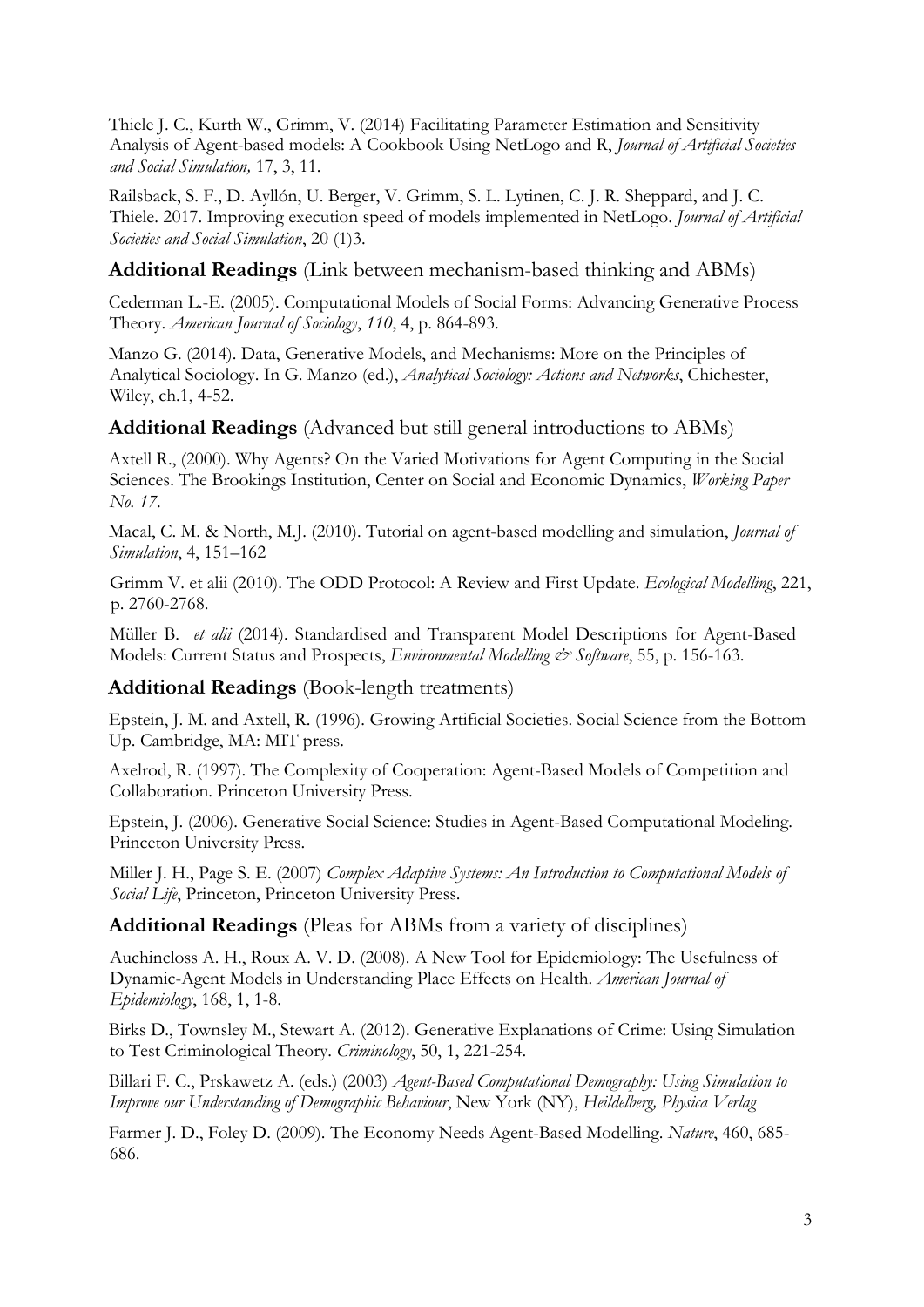Fioretti G. (2013) Agent-Based Simulation Models in Organization Science.

*Organizational Research Methods*, 16, 2, 227-242.

Grimm V. *et al.* (2005). Pattern-Oriented Modeling of Agent-Based Complex Systems:

Lessons from Ecology. *Science* 310, 987

O'Sullivan D. (2008). Geographical Information Science: Agent-Based Models. *Progress in Human Geography*, *32*, 2, 541-550.

Smith E. R., Conrey F. R. (2007). Agent-Based Modeling: A New Approach for Theory Building in Social Psychology. *Personality and Social Psychology Review*, 11, 1, 87-104.

Wurzer G., Kowarik K., Reschreiter H. (2015). *Agent-based Modeling and Simulation in Archaeology*, Springer.

Additional Readings –Examples of ABM applications

*THEORY-ORIENTED ABMS*

**–***Overviews* 

Mcay M. W., Willer R. (2002). From Factors to Actors: Computational Sociology and Agent-

Based Modeling. *Annual Review of Sociology*, 28, 143-166.

**–***Pioneering examples* 

Schelling T. (1971). Dynamic Models of Segregation ». *Journal of Mathematical Sociology*, 1

**–***More recent examples* 

Miller, J. H. and Page, S. E. (2004). The Standing Ovation Problem. *Complexity*, 9(5):8–16.

Centola D., Willer R., Macy M. (2005) The Emperor's Dilemma: A Computational Model of Self Enforcing Norms, *American Journal of Sociology,* 110, 4, 1009–40.

Deffuant G., Huet S., Amblard F. (2005) An Individual-Based Model of Innovation Diffusion

Mixing Social Value and Individual Benefit, *American Journal of Sociology,* 110, 4, 1041–69

Manzo G. (2011). Relative Deprivation *in Silico*: Agent-based Models and Causality in Analytical Sociology. in P. Demeulenaere (ed.), *Analytical Sociology and Social Mechanisms*, Cambridge, Cambridge University Press, ch. 13, 266-308.

Manzo G., Baldassarri D. (2015). Heuristics, Interactions, and Status Hierarchies: An Agent-

Based Model of Deference Exchange. Sociological Methods & Research, 44, 2, pp. 329-387.

*EMPIRICALLY-ORIENTED ABMS*

#### **–***General Pleas/Discussions*

Cointet Jean-Philippe, Roth Camille (2007) How Realistic Should Knowledge Diffusion Models Be? *Journal of Artificial Societies and Social Simulation*, 10, 3, 5.

Fagiolo, G., Moneta, A., and Windrum, P. (2007). A Critical Guide to Empirical Validation of Agent-Based Models in Economics: Methodologies, Procedures, and Open Problems. Computational Economics, 30:195–226.

Smith, J. A., & Burow, J. (2018). Using ego network data to inform agent-based models of diffusion. Sociological Methods & Research, 1–46. https://doi.org/10.1177/0049124118769100.